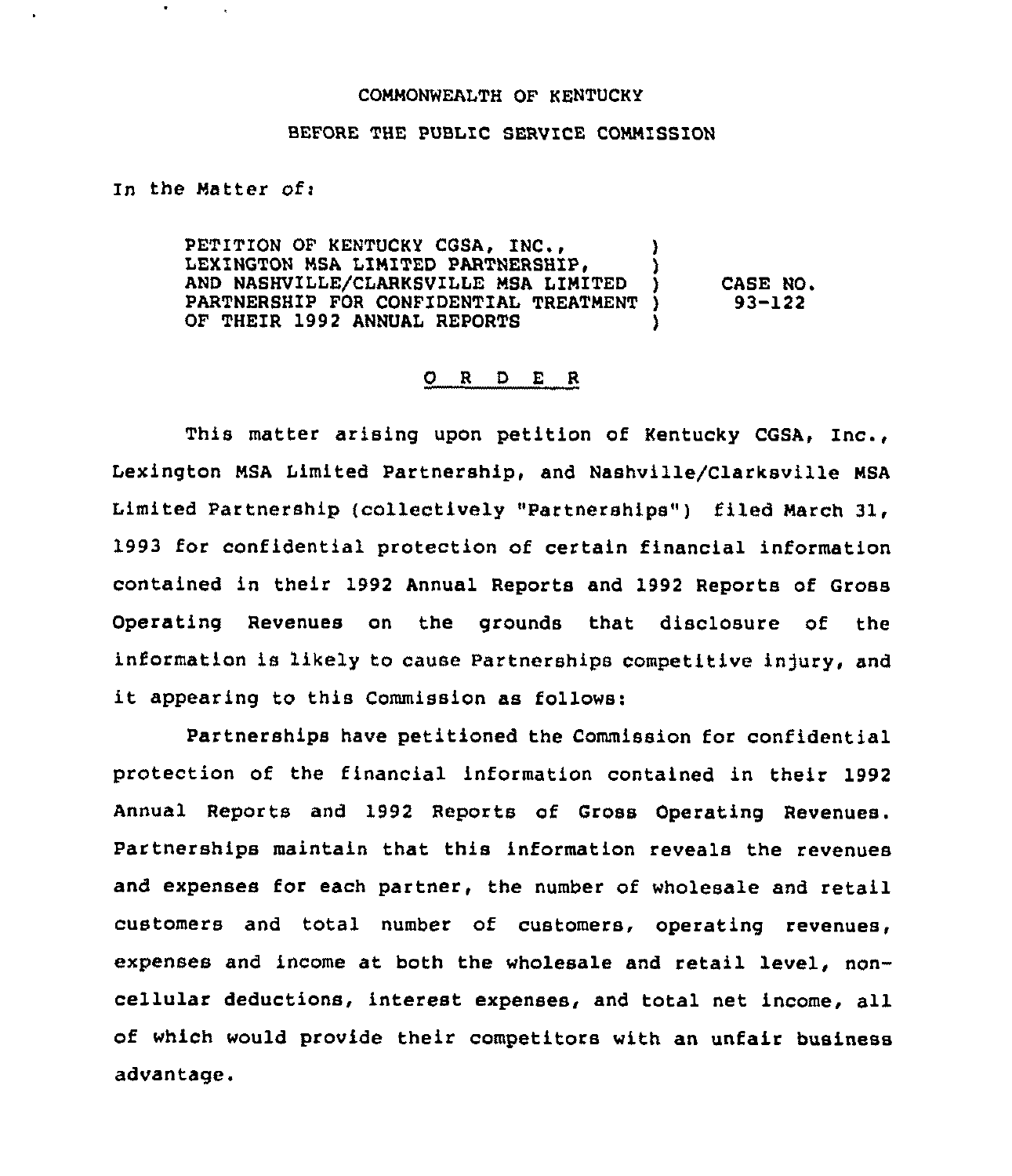KRS 61.872(1) requires information filed with the Commission to be available for public inspection unless specifically exempted by statute. Exemptions from this requirement are provided in KRS 61.878(1). That section of the statute exempts 11 categories of information. One category exempted in subparagraph (c) of that section is commercial information confidentially disclosed to the Commission. To qualify for that exemption, it must be established that disclosure of the information is likely to cause substantial competitive harm to the party from whom the information was obtained. To satisfy this test, the party claiming confidentiality must demonstrate actual competition and a likelihood of substantial competitive injury if the information is disclosed. Competitive injury occurs when disclosure of the information gives competitors an unfair business advantage.

The information sought to be protected is presented by Partnerships in summary form and does not contain sufficient detail to have significant competitive value. Therefore, no competitive harm has been established and the petition for confidential protection should be denied.

This Commission being otherwise sufficiently advised,

IT IS ORDERED that:

1. The petition for confidential protection of certain financial information contained in its 1992 Annual Report and 1992 Report of Gross Operating Revenues, which Partnerships have petitioned be withheld from public disclosure, be and is hereby denied.

 $-2-$